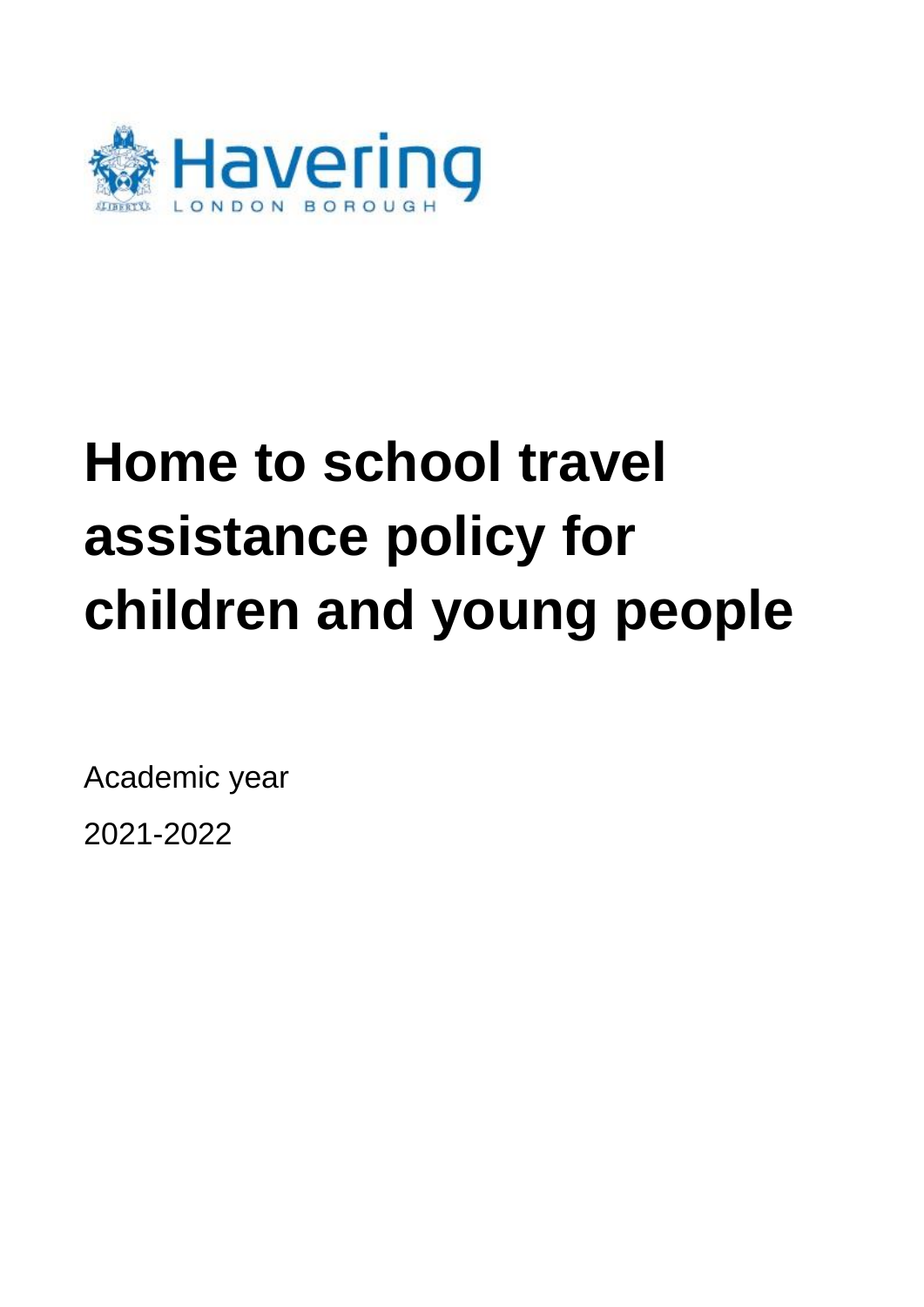

# **Contents**

| 1.  |     |  |  |
|-----|-----|--|--|
| 2.  |     |  |  |
| 3.  |     |  |  |
| 4.  |     |  |  |
| 5.  |     |  |  |
| 6.  |     |  |  |
| 7.  |     |  |  |
| 8.  |     |  |  |
| 9.  |     |  |  |
| 10. |     |  |  |
| 11. |     |  |  |
| 12. |     |  |  |
| 13. |     |  |  |
|     |     |  |  |
|     | 1.1 |  |  |
|     | 1.2 |  |  |
|     | 1.3 |  |  |
|     | 1.4 |  |  |
|     | 1.5 |  |  |
|     | 1.6 |  |  |
|     | 1.7 |  |  |
|     | 1.8 |  |  |
|     | 1.9 |  |  |
|     |     |  |  |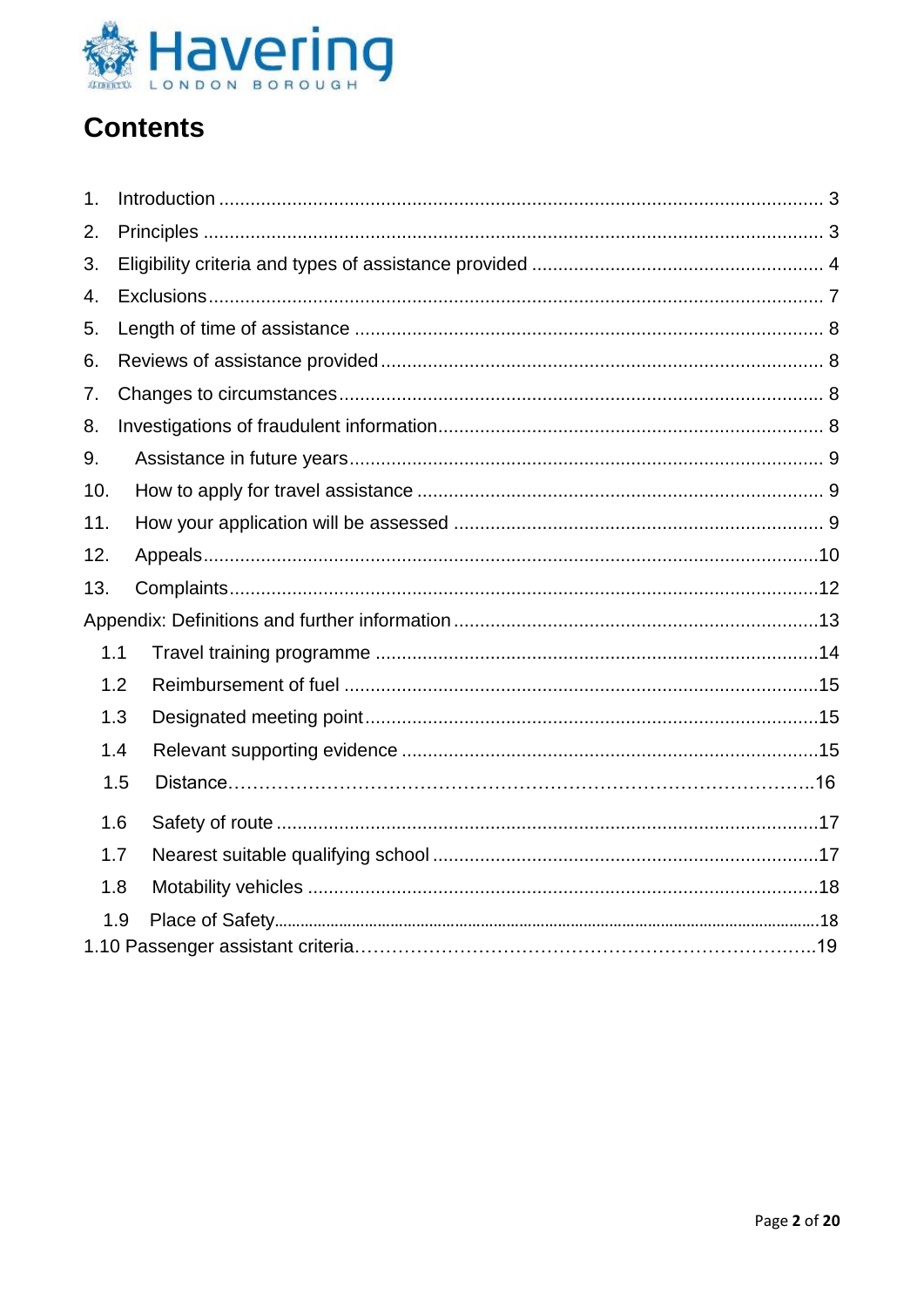

# <span id="page-2-0"></span>**1. Introduction**

This policy outlines the support and assistance available for children and young people travelling between home and school/college.

Most children and young people will access school/college without additional assistance from the Council. Where assistance is given, it should be part of a plan that encourages children and young people to become more independent and resilient in their future lives.

The Education Act 1996 requires local authorities to make such suitable and free travel arrangements for 'eligible children' as they consider necessary to facilitate attendance at school and this duty underpins the policy.

The policy has been written in conjunction with:

- The Education Act 1996
- Special Educational Needs and Disabilities 0-25 years Code of Practice 2014
- Home to School Travel and Transport Guidance 2014
- Post 16 Transport to Education and Training 2019

In this policy, the term 'parent/guardian' includes all those with parental responsibilities.

# <span id="page-2-1"></span>**2. Principles**

This policy is underpinned by the following general principles:

- It is the parent/guardian's responsibility to ensure that their children attend school
- Communities will be encouraged to work together and support each other, and parents/guardians will be encouraged to work with relatives, friends, parents at the same school as their children, neighbours, childminders and others to support them with transporting their children to school where possible and appropriate
- The use of free travel on public transport will be encouraged wherever possible
- Students who are able to travel independently will be encouraged to do so
- Students will be generally expected to be accompanied by a parent/guardian where necessary, unless there is a good reason why it is not reasonable to expect the parent/guardian to do so
- Students who have additional travel needs will be offered the most independent and personally enabling solution for their situation
- All travel options will be explored for students and any assistance offered will look at what is efficient and effective, both in terms of sustainability and cost – where travel assistance is provided, the most cost-effective mode of transport that meets the individual's needs will always be used
- The travel needs of students will be reviewed regularly to ensure the arrangements are still appropriate for their assessed needs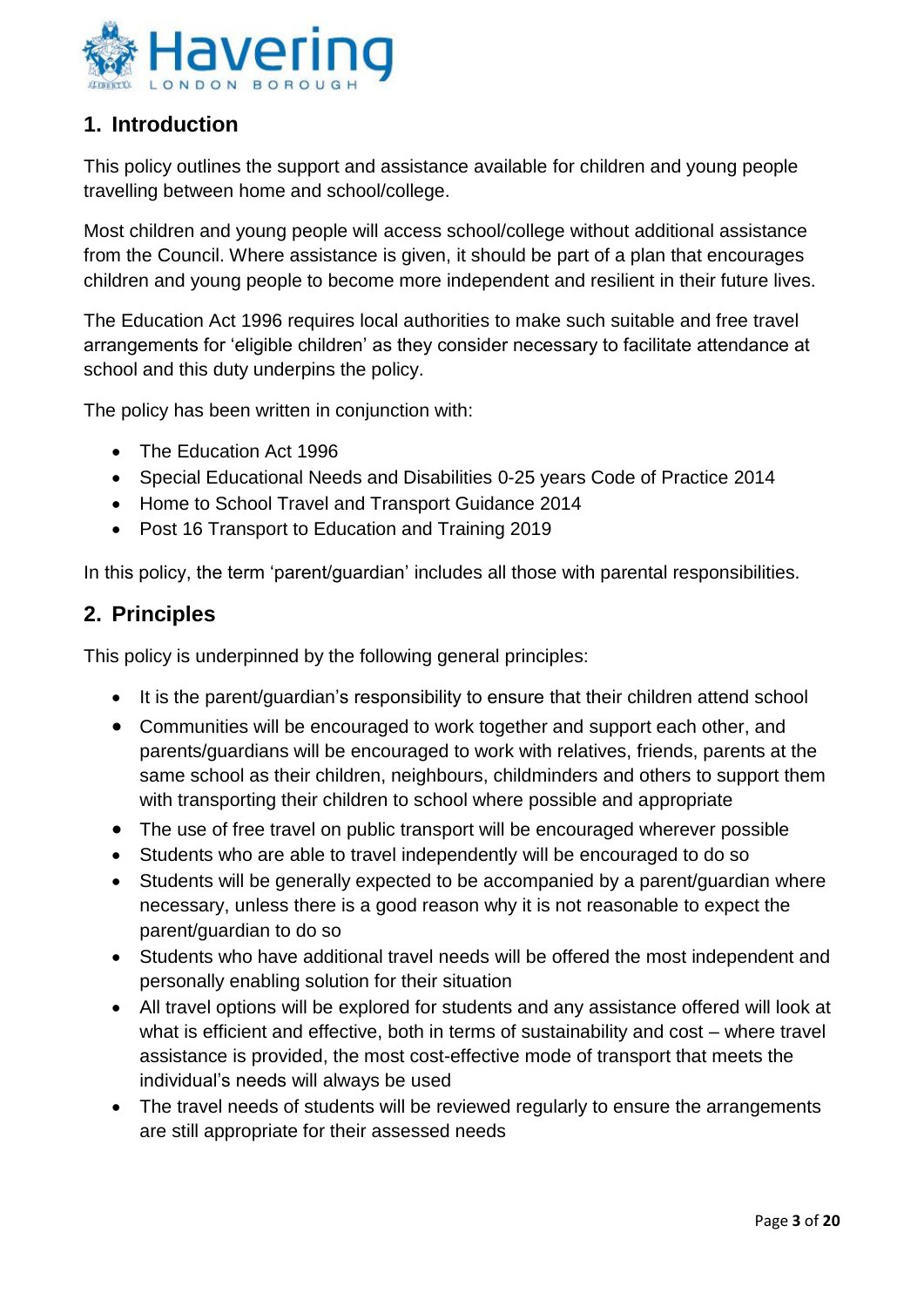

 Flexibility in the use of Council provision to enable students to get to school will be encouraged, including arranging a mixture of support from families and the Council

# <span id="page-3-0"></span>**3. Eligibility criteria and types of assistance provided**

The eligibility criteria sets out who is eligible for support from the Council. The criteria should be read in conjunction with the Council's principles for offering travel assistance.

The eligibility criteria and the type of travel assistance that may be offered differs depending on the age of the student.

#### **Students aged 0-5**

Students aged under 5 are generally expected to be accompanied by parents/guardians in order to attend their place of education. Each application made in this category will be considered on its own individual circumstances to assess the need for support to facilitate attendance at their place of education.

#### **Students aged 5-16**

#### Eligibility criteria

As part of the Transport for London service, all students aged 5-16 can travel free and at a discounted fare on public transport, up until they finish education.

For support above and beyond what is available for free from Transport for London, the Council may provide further travel assistance.

Students aged between 5-16 may be eligible for travel assistance due to the following:

- 1. The impact of the student's special educational needs and disabilities on their ability to travel safely independently or with supervision
- 2. If the student has temporary medical or mobility needs which mean they cannot reasonably be expected to travel safely independently or with supervision to school, and there is relevant supporting medical evidence (see appendix for details point 1.4)
- 3. If the student has long-term medical or mobility needs which mean they cannot reasonably be expected to walk to school, and there is relevant supporting medical evidence (see appendix for details point 1.4)
- 4. If the distance between the school and the home exceeds the statutory walking distance for a student that age and no suitable arrangement can be a made for a school closer to home (see appendix for details point 1.5)
- 5. If the family is on low income and the distance between the school and the home exceeds the statutory walking distances (see appendix for details point 1.5)
- 6. The assessed safety and nature of the route between the school and the home and the alternative routes available (see appendix for details point 1.6)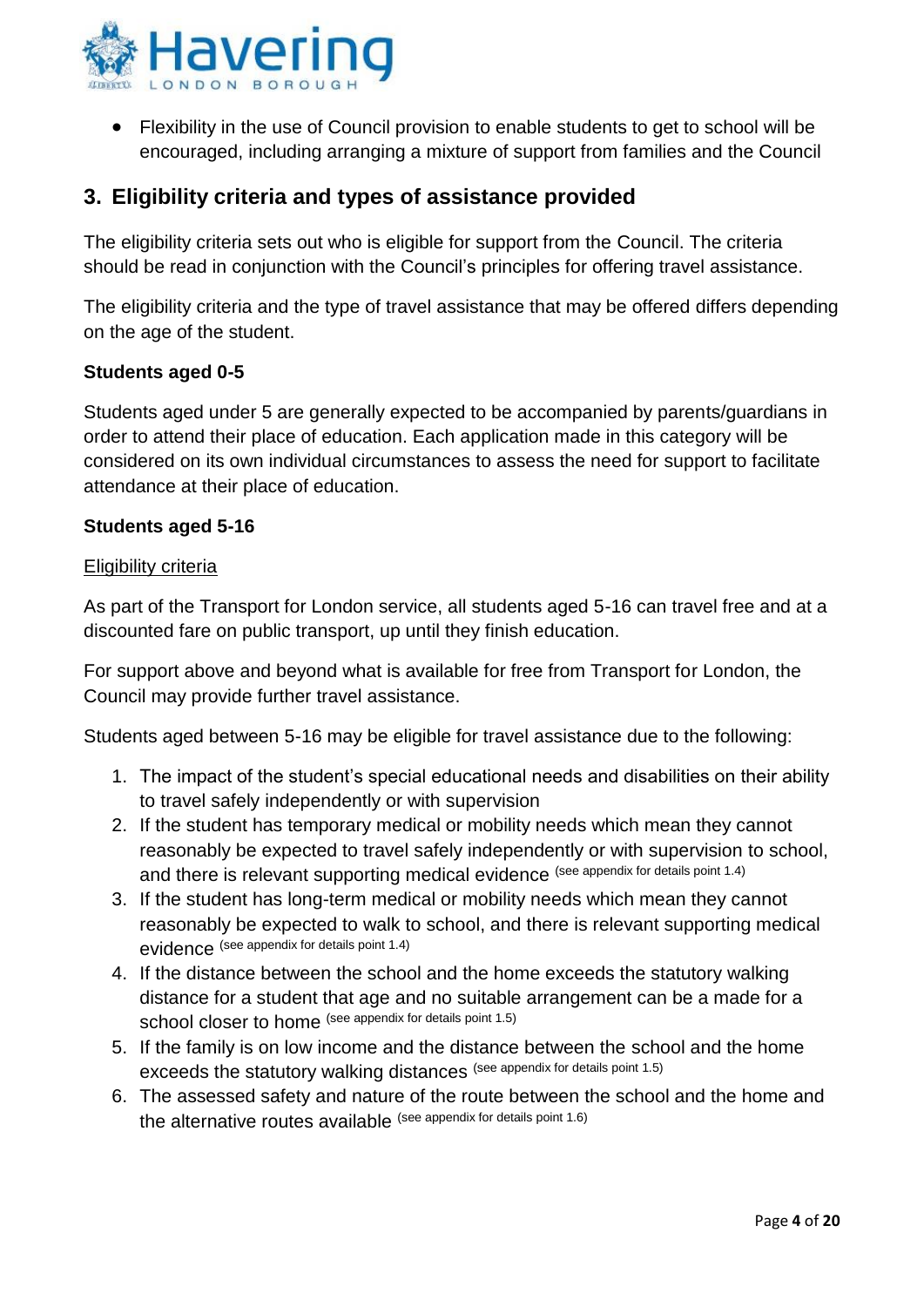

7. Parent/guardian medical or mobility needs which mean they cannot reasonably be expected to transport the student to school, when the student cannot transport themselves, with relevant supporting medical evidence (see appendix for details point 1.4)

#### Types of assistance for 5-16 year olds

As part of the Transport for London service, students can travel free and at a discounted fare on buses and trains, up until they finish education.

For support above and beyond what is available from Transport for London, there are different types of travel assistance that may firstly be offered to those aged 5-16 who need support, depending on their needs, including:

- A free space on the travel training programme to build confidence travelling and gain the skills required to do so independently, or with support (see appendix for details point 1.1)
- Reimbursement of fuel (£0.44 per mile) for an identified person to perform a maximum of four journeys per day (see appendix for details point 1.2)

In exceptional circumstances, students may be offered:

- A Freedom Pass to enable free travel on all public transport, including trains
- A seat on a bus with pick up at a designated meeting point (see appendix for details point 1.3)
- A seat on a bus with pick up outside of the dwelling
- $\bullet$  A taxi

There may be circumstances where a combination of the above support is offered.

#### **Students aged 16-18, or those aged 19-25 who started their course before their 19th birthday**

#### Eligibility criteria

Students aged over the age of 16 are generally expected to access what is offered by Transport for London in order to attend their place of education or training.

The Council does not have a statutory duty to provide travel assistance to students with special educational needs and disabilities aged over 16 free of charge, however Havering Council does offer free support to those over the age of 16 if they are assessed as needing it in order to attend their place of education. This form of assistance is only offered to students with special educational needs and disabilities who are assessed as needing it.

Students aged between 16-18, or students who started their education/training prior to their 19<sup>th</sup> birthday, will be assessed on the following to determine whether they are eligible for support above and beyond what is offered by Transport for London:

- The impact the student's special educational needs and disabilities has on their ability to travel safely to school, independently or with supervision
- Whether the student attends one of the eligible provisions (see appendix for detail point)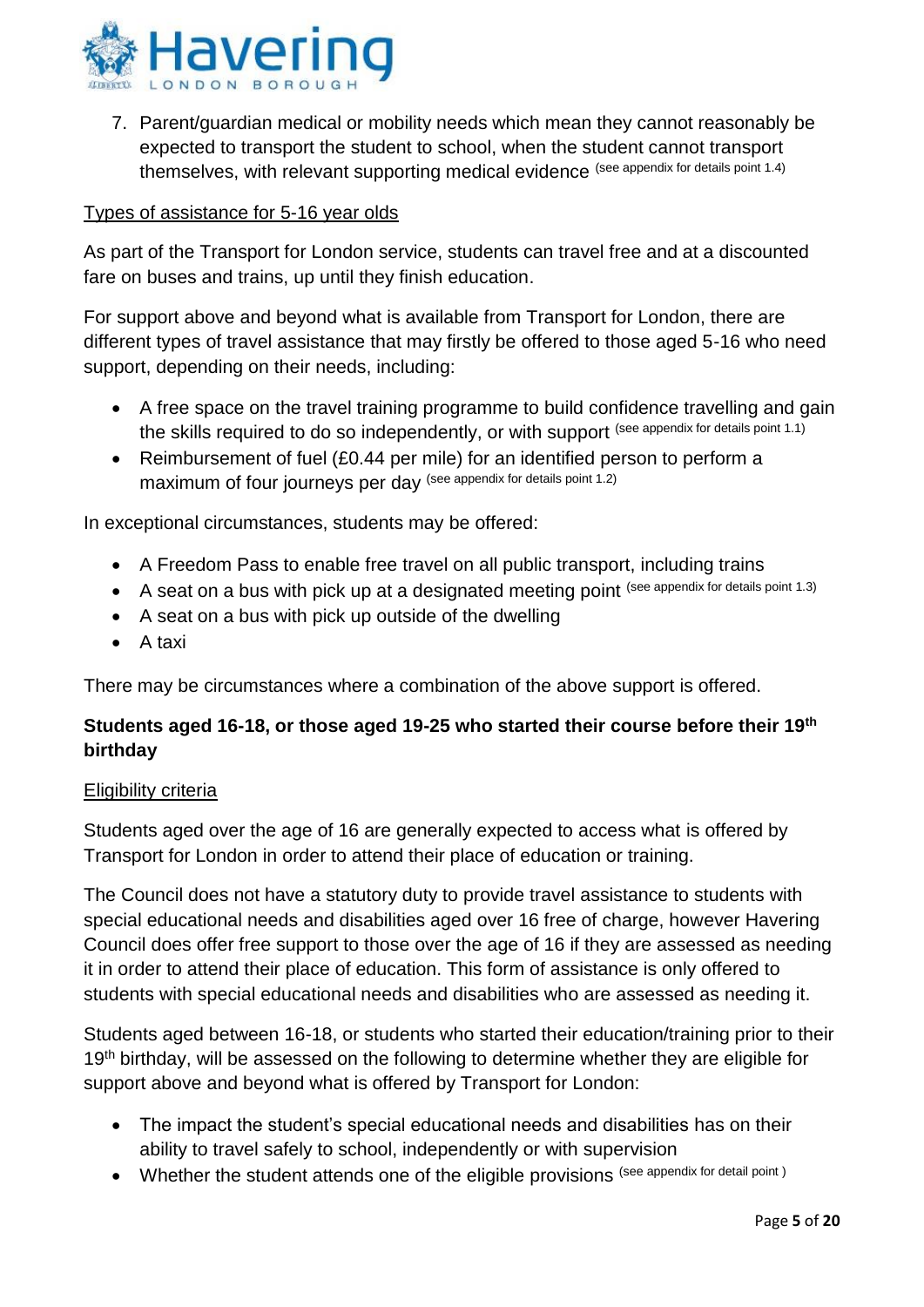

- Whether the student could access their place of education or training if no arrangements were made
- Whether the student can reach their place of education or training without incurring such stress, strain, or difficulty that would prevent them from benefiting from the education, and this can include travel journeys which would exceed 75 minutes
- The impact the distance and route travelled has on their ability to access their place of education
- Whether the student is eligible to access a 16-19 years bursary fund on the grounds of transport and whether this will suitably meet the needs of the student – if a student is not accessing this when they are eligible, the Council will require students to apply for this form of travel assistance in the first instance – if the student is already accessing one or more of these funds then exceptional circumstances will need to be demonstrated to determine the need for additional assistance from the Council
- Whether the student can access any other forms of support available to them, including a bursary fund or another form of school/college transportation and whether this can meet their needs
- Whether the student can be accompanied, and whether it is reasonable to expect a parent/guardian to accompany the student

#### Types of support for 16-18 year olds, or those aged 19-25 who started their course before their 19<sup>th</sup> birthday

For support above and beyond what is available from Transport for London, there are different types of travel assistance that may firstly be offered to those aged 16-18, or over 19 if they started their course before their 19<sup>th</sup> birthday, who need support, depending on their needs, including:

- Support and signposting to access a relevant bursary fund to meet travel needs
- Support and signposting to access other relevant forms of support available, including another form of school/college transportation
- A free space on the travel training programme to build confidence travelling and gain the skills required to do so independently, or with support
- Fuel reimbursement for an identified person to transport the student to their place of education or training

In exceptional circumstances, students may be offered:

- A Freedom Pass to enable free travel on all public transport, including trains
- A seat on a bus with pick up at a designated meeting point (see appendix for details point 1.3)
- A seat on a bus with pick up outside of the dwelling
- $\bullet$  A taxi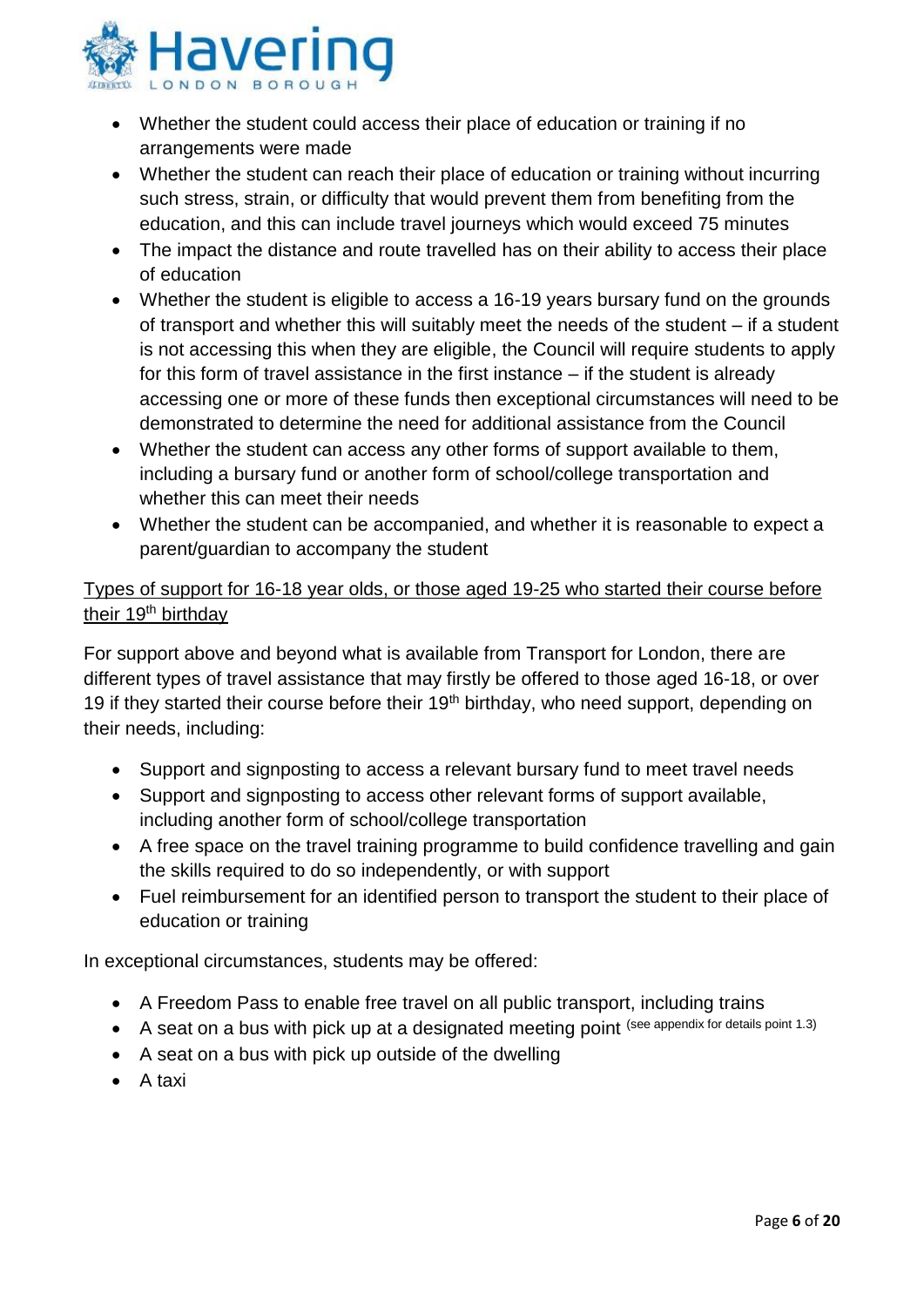

#### **Students aged 19-25 who started their course after their 19th birthday**

Students aged over the age of 19 are generally expected to access what is offered by Transport for London in order to attend their place of education or training. For support above and beyond what is available from Transport for London, travel assistance may be offered for students aged 19-25 who started their course after their 19<sup>th</sup> birthday. Each application made in this category will be considered on its own individual circumstances to assess the need for support to facilitate attendance at their place of education/training.

### **Discretionary**

The Council has discretion to grant travel assistance even though it falls outside of the normal policy, and will do so in exceptional circumstances. Reasons for such decisions will be recorded and reviewed as required.

# <span id="page-6-0"></span>**4. Exclusions**

There are circumstances where the Council **will not** provide travel assistance. This includes, but is not limited to:

- If a school needs to send a student home for any reason, parents/quardians are responsible for making their own arrangements for this
- If the school placement was made on parental/guardian preference and there is a suitable school nearer to the home address – parents/guardians are responsible for making their own arrangements to these places of education
- If the student has applied for and receives another form of travel assistance, such as a travel card or Freedom Pass on the grounds of their age or disability – it is expected that this would also be used for travelling to and from school and exceptional reasons will need to be demonstrated to justify any additional assistance
- The policy applies to travel assistance between home and school/college and vice versa and does not relate to travel assistance between educational institutions or other places during or after the school day, which includes before/after school clubs
- The Council's general expectation is that a student will be accompanied by a parent/guardian where necessary, unless there is a good reason why it is not reasonable to expect the parent to do so. The Council may take individual family work commitments, childcare arrangements, caring responsibilities and/or inconveniences to a parent/guardian into account, but only if there is a good reason to do so and appropriate evidence can be provided. It is unlikely that travel assistance or a certain mode of travel assistance will solely be offered due to these reasons. If your work commitments or childcare arrangements conflict with your child's travel to and from school, parents/guardians are advised to:
	- Seek support from the community
	- Look for breakfast or after school clubs so drop-off/pick-up times fit in with working hours
	- Use alternative care options available, such as a child minder.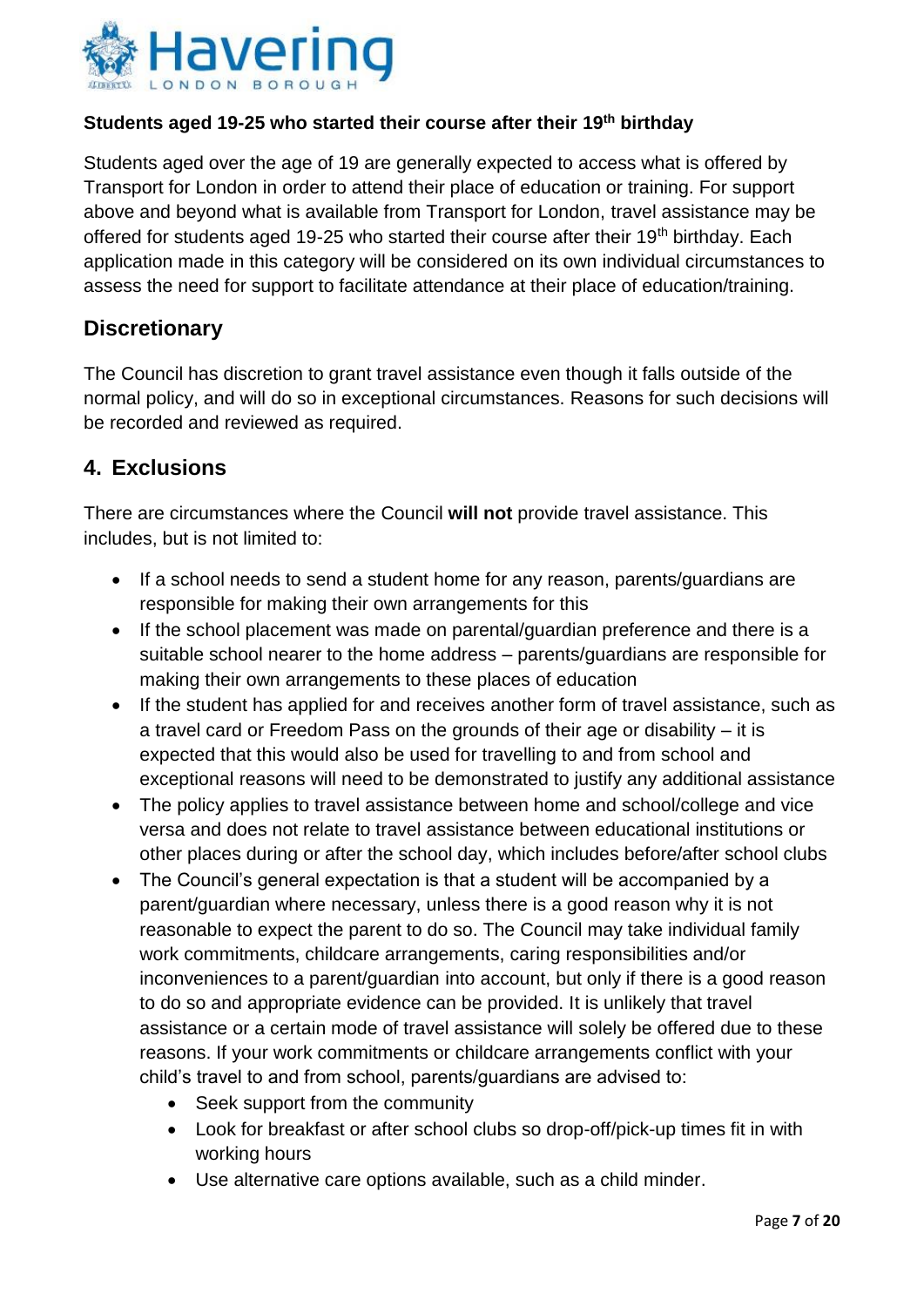

• Take up the statutory right to flexible working hours (more information can be found at [www.gov.uk/flexible-working\)](http://www.gov.uk/flexible-working)

# <span id="page-7-0"></span>**5. Length of time of assistance**

Where travel assistance is provided, this will be given for the length of time stated in the confirmation notice and will be given no longer than one academic year.

The Council has the right to withdraw assistance or change the type of assistance required during this period if needs and circumstances are found to have changed.

# <span id="page-7-1"></span>**6. Reviews of assistance provided**

Where travel assistance is provided, the type of assistance accessed will be reviewed continuously.

For students with an education, health and care plan, a review of travel arrangements will be undertaken in line with the annual reviews of the plan.

Changes identified in a student's needs or circumstances may lead to changes in the type of assistance provided or the discontinuing of assistance during the academic year.

# <span id="page-7-2"></span>**7. Changes to circumstances**

Parents/guardians have a responsibility to report any changes in circumstances during the academic year that may impact on their eligibility for continued travel assistance. Changes reported will lead to a reassessment of the student's application in light of the changes, which may lead to the mode of travel assistance changing or the withdrawal of support.

Changes can include, but are not limited to:

- Student's needs and ability to travel independently or with supervision
- Changes in the student's home address
- Changes in the school/college attended

# <span id="page-7-3"></span>**8. Investigations of fraudulent information**

If any support provided pursuant to this policy is based on information provided to the Council by the applicant which is suspected to be false or misleading, the Council reserves the right to investigate further, which may lead to travel assistance being discontinued. If, after investigation, the Council concludes that there is sufficient evidence to base a charge of fraud it reserves the right to refer the matter to the police or to take its own criminal or civil action.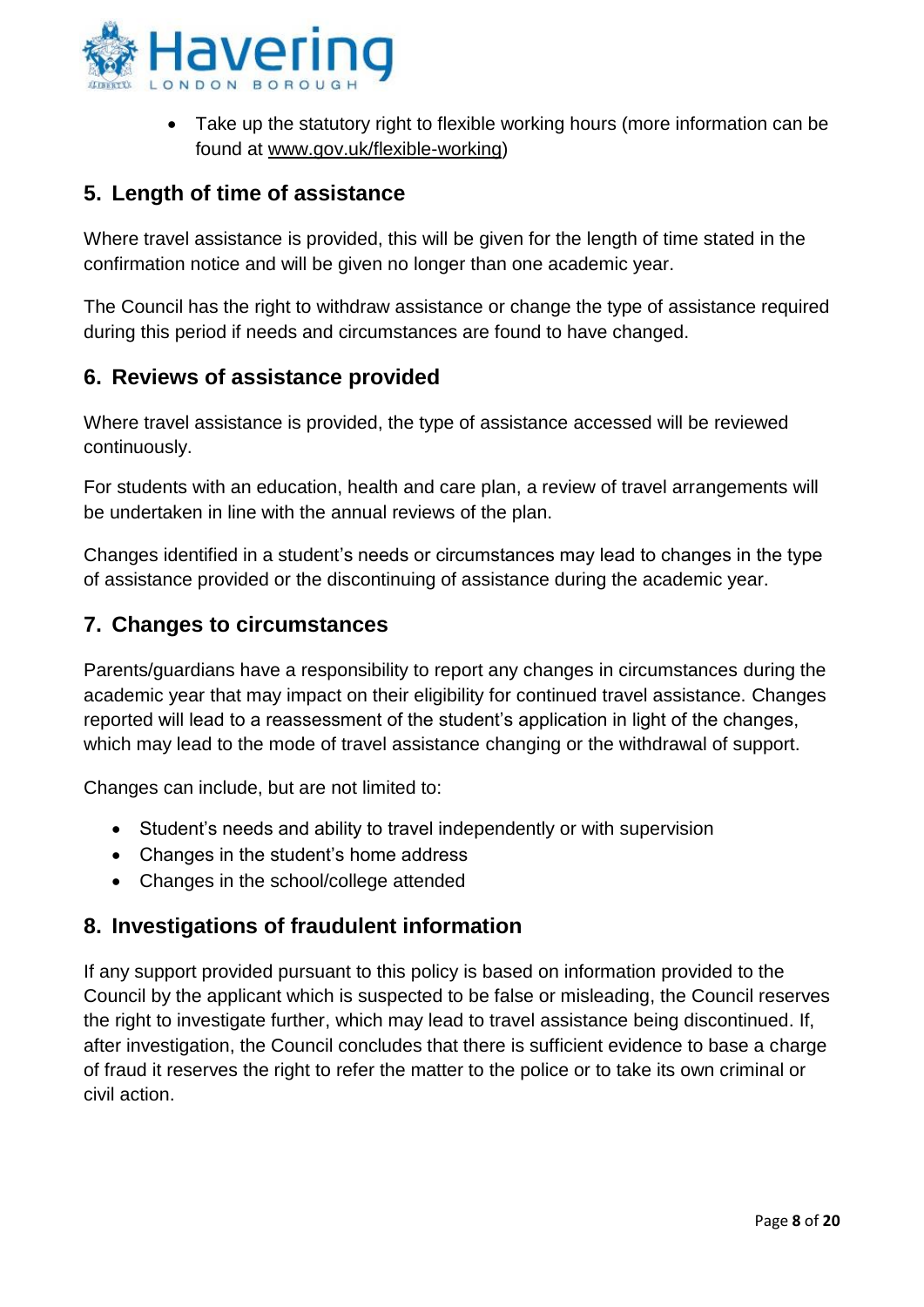

# <span id="page-8-0"></span>**9. Assistance in future years**

Travel assistance will be provided for the stated time and will be given no longer than one academic year. Travel assistance provided for one academic year will not be a guarantee of assistance being provided in future years, and applications will be reviewed on their own merits against the academic years' policy each year.

# <span id="page-8-1"></span>**10. How to apply for travel assistance**

#### **Free/discounted travel on public transport**

To apply for free or discounted travel, visit: [www.tfl.gov.uk/fares/free-and-discounted-travel](http://www.tfl.gov.uk/fares/free-and-discounted-travel)

#### **Bursary funds**

To apply for 16-19 years bursary fund, you'll need to contact your school, college or training provider. Further information can be found at: [www.gov.uk/1619-bursary-fund/how-to-claim](http://www.gov.uk/1619-bursary-fund/how-to-claim)

#### **Motability vehicles**

If you are receiving the enhanced rate of the mobility component of a personal independence payment (PIP) or the higher rate mobility component of disability living allowance (DLA), you may be able to apply for a mobility vehicle under the Motability Scheme at: [www.motability.co.uk](http://www.motability.co.uk/)

#### **Additional travel assistance**

To apply for additional travel assistance, visit: [www.havering.gov.uk/schooltravelassistance](http://www.havering.gov.uk/schooltravelassistance)

#### <span id="page-8-2"></span>**11. How your application will be assessed**

Following your application, an assessment may be undertaken by the Council. This can take place via the telephone and/or face to face. Typically, face-to-face assessments are to be undertaken in the family home.

Applications will take into account the following before providing travel assistance and during the assessment of what mode of travel assistance is appropriate to offer:

- 1. The student's need for travel assistance above and beyond what is provided free by Transport for London
- 2. Whether it is reasonable to expect the student to travel the route on public transport, independently or accompanied by a parent/guardian – this will take into account a range of factors, such as the student's needs, the length of the journey and complexity of the journey
- 3. Whether the student can be accompanied on their travel to school and whether the parent/guardian can reasonably be expected to accompany the student – this will take into account a range of factors, such as the age of the student and whether one would ordinarily expect a student of that age to be accompanied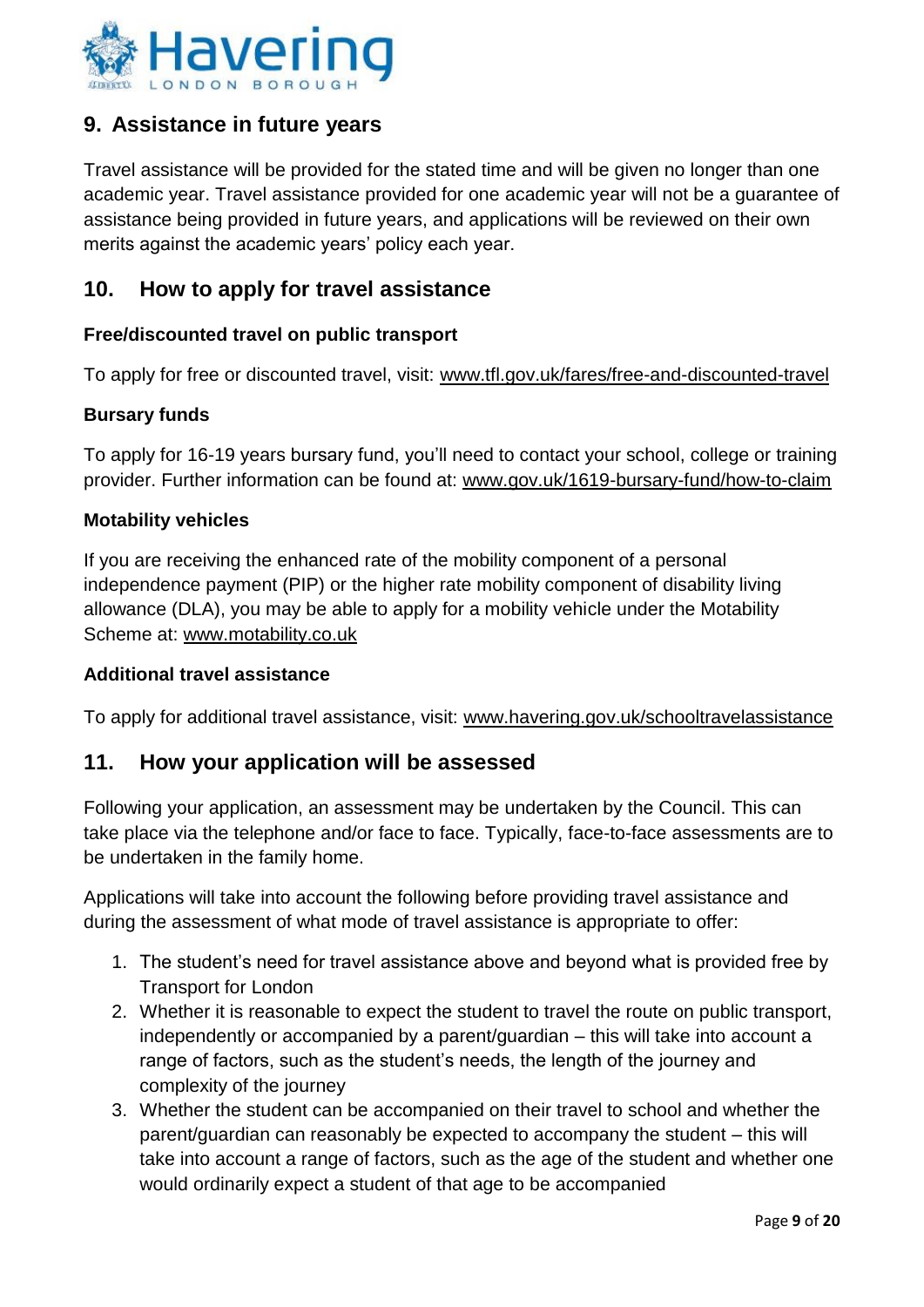

- 4. The benefit of the student receiving travel training, and any past travel training assessments/recommendations
- 5. The most efficient use of the Council's resources and public money
- 6. The student's alternative travel options available and the ability to access these safely
- 7. The access to a vehicle and ability to drive by a parent/guardian
- 8. The local and community support available to parents/guardians, including friends and relatives, and access to breakfast and after school clubs, and whether these have been exhausted first
- 9. The possession of a blue badge for the student or parent/guardian
- 10.The access to and use of a Motability vehicle which has been provided for the benefit of the student (see appendix for details point X)
- 11.Whether the student has a free or discounted travel card from Transport for London
- 12.Whether the student has a Freedom Pass on the grounds of their disability
- 13.The view of an education, health and care plan, if the student has one
- 14.The view of other professionals where appropriate, including from the student's case worker, school, college, health professional etc.
- 15.Whether the school placement was made on parental/guardian preference and there is another suitable qualifying school (see appendix for details point 1.7) located closer or via a safer route to the home address

Where decisions are referred to a panel, at the time of publishing this policy, this will comprise of the following members:

- 1. Team manager from the children and adults with disabilities team
- 2. Travel assistance representative/officer
- 3. Passenger transport representative
- 4. Education/admissions representative
- 5. Quality assurance/commissioning representative

#### <span id="page-9-0"></span>**12. Appeals**

#### **Stage 1: Request a review of the decision**

If, after an application, you are dissatisfied with the outcome of the application, you can request a review of the application to the Council.

The request for a review must be made online at

[www.havering.gov.uk/schooltravelassistance](http://www.havering.gov.uk/schooltravelassistance) within 20 working days of the original notification of a decision. The request must include the reasons for the review and any additional information that is felt not to have been considered when the decision was made.

Parents/guardians also have the opportunity to provide verbal information in support of the request for a review of the decision via a telephone call. A request for a follow up telephone call can be made when the online request for review is submitted.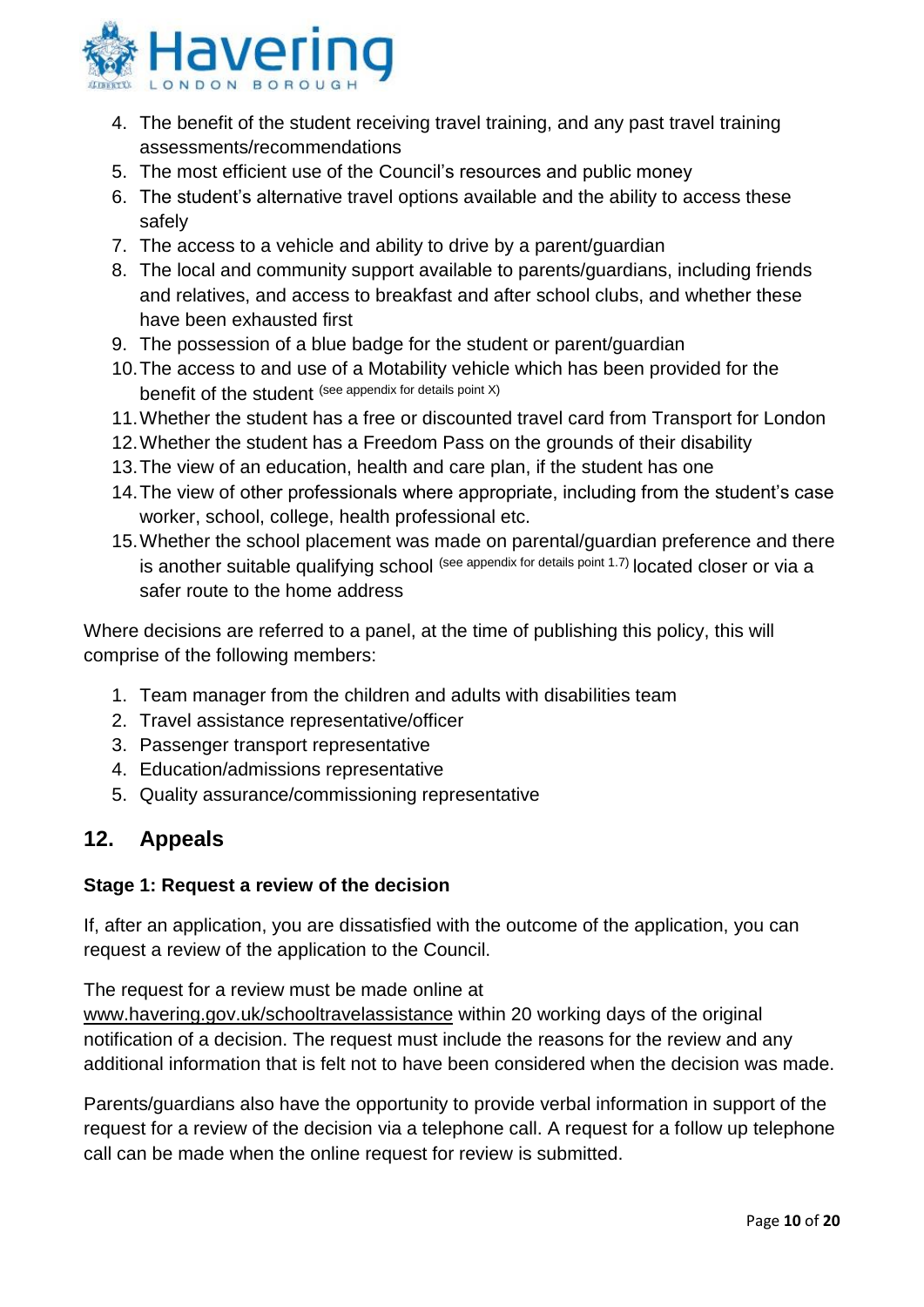

The decision will then be reviewed by the Council. The outcome of the review will be communicated within 20 working days from the date of receipt.

Requests for review made outside of the 20 day window will only be considered at the Council's discretion in exceptional circumstances.

The email response provided to parents/guardians aims to set out:

- The nature of the decision reached
- How the review was conducted
- What factors were considered
- Information about other departments and/or agencies consulted
- The rationale for the decision

#### **Stage 2: Make an appeal**

If, after the review of the decision has been completed, you are dissatisfied with the outcome of the review, you can make an appeal against the decision to the Council.

The appeal must be made online at [www.havering.gov.uk/schooltravelassistance](http://www.havering.gov.uk/schooltravelassistance) within 20 working days of the notification of the outcome of the review. The appeal must include the reasons the decision is being appealed and any additional information that is felt not to have been considered when the decision was made.

Parents/guardians also have the opportunity to make written or verbal representations in support of their appeal to be considered by the appeal panel. A request to make verbal representations can be requested when the online appeal is submitted.

The appeal will be considered by an independent panel within the Council. In other words none of the members will have had any previous dealings with the matter although they can be employed by the Council.

The independent appeal panel, at the time of publishing this policy, comprises of the following members:

- 1. Assistant Director for Education Services
- 2. Head of Children and Adults with Disabilities Team
- 3. Head of Education Provision and Inclusion

The panel will consider the appeal against the policy within 40 days of receipt. The outcome of the appeal will be made in writing within 5 working days of the decision being made.

Appeals made outside of the 20 day window will only be considered at the Council's discretion in exceptional circumstances.

The email response provided to parents/guardians following an appeal aims to set out:

• The nature of the decision reached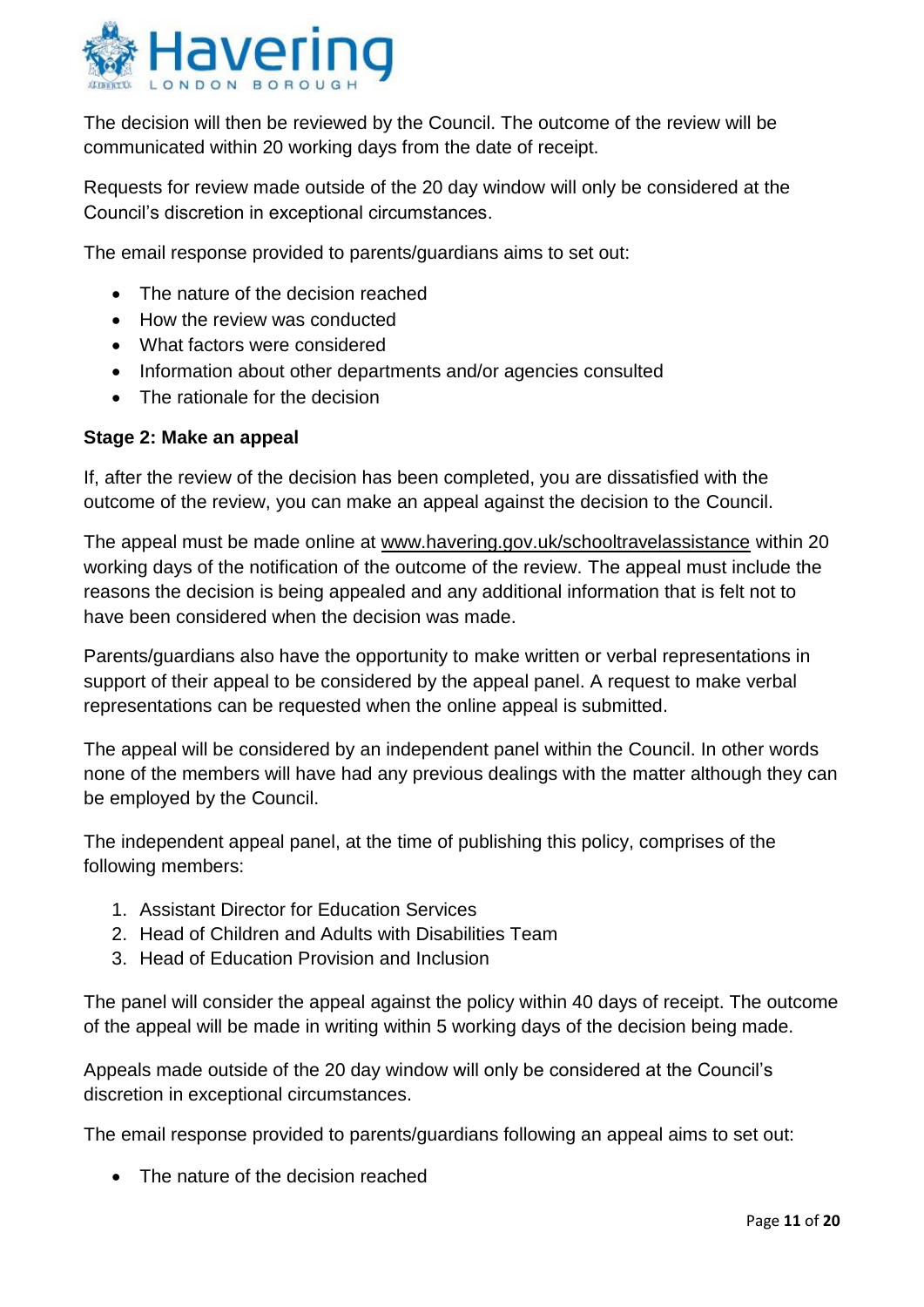

- How the review was conducted
- What factors were considered
- Information about other departments and/or agencies consulted
- <span id="page-11-0"></span>• The rationale for the decision

# **13. Complaints**

#### **Make a complaint to the Council**

An appeal must be made to the Council before making a complaint. The appeals procedure will ensure that the merits of every travel assistance application is fully considered and that it takes into account relevant circumstances.

However, if you believe the procedure or policy has not been followed as expected, you can make a complaint to the Council under the corporate complaints procedure.

**By making a complaint this will not lead to the decision being reviewed**. However it will consider whether the correct process and policy was applied. Following this, a recommendation may be made that the decision is re-reviewed.

You can make a complaint to the Council:

Online at: [www.havering.gov.uk/complaints](http://www.havering.gov.uk/complaints)

By phone to: 01708 431801

#### **Make a complaint to the Local Government Ombudsman**

If you are not satisfied with how your application and any review/appeal has been dealt with, you can request that the Local Government Ombudsman investigates the situation. The Local Government Ombudsman is an independent body which investigates complaints against local authorities.

You can request an investigation from the Local Government Ombudsman:

Online at: [www.lgo.org.uk/complaint-form](http://www.lgo.org.uk/complaint-form)

By phone: 0300 061 0614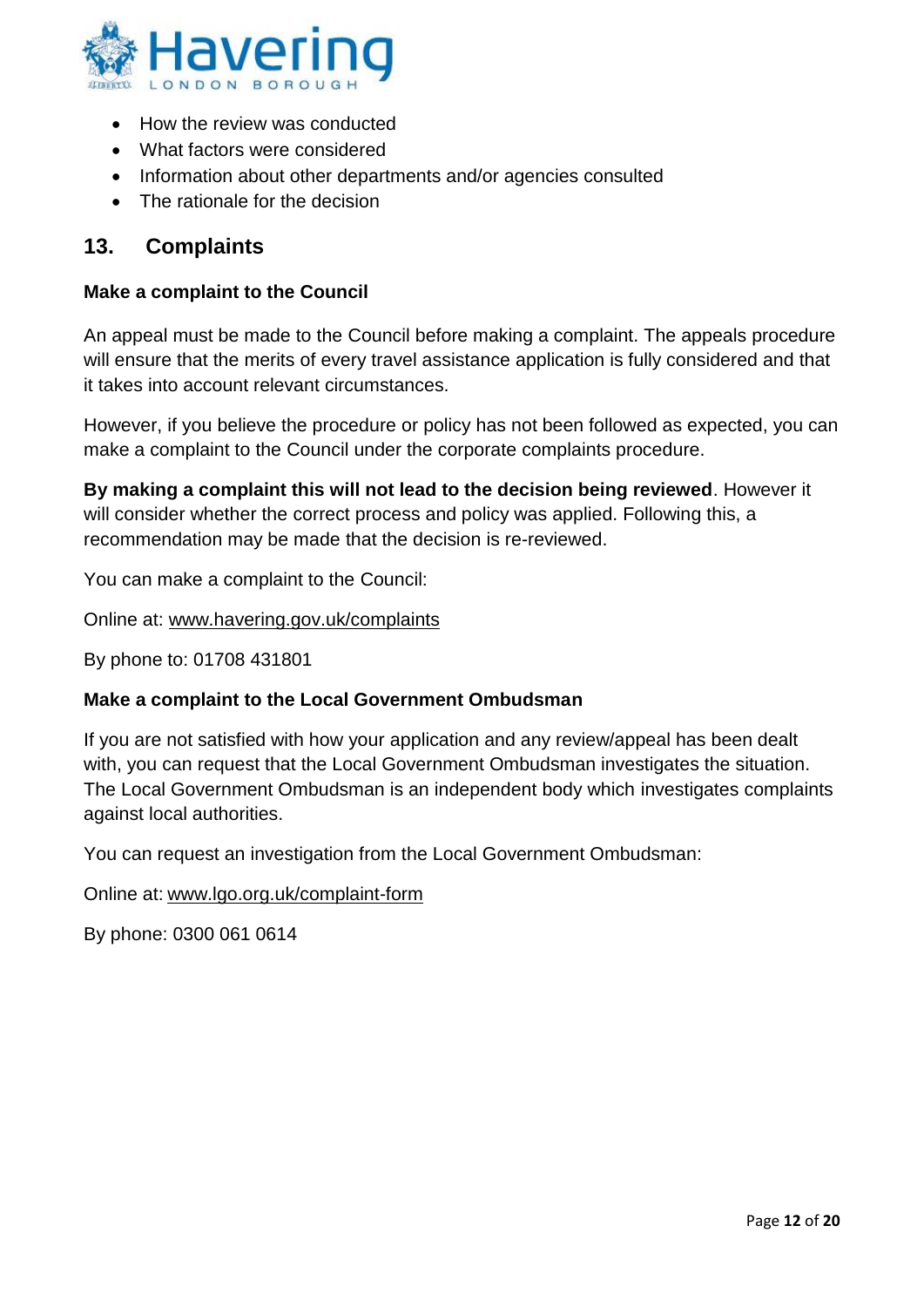

# <span id="page-12-0"></span>**Appendix: Definitions and further information**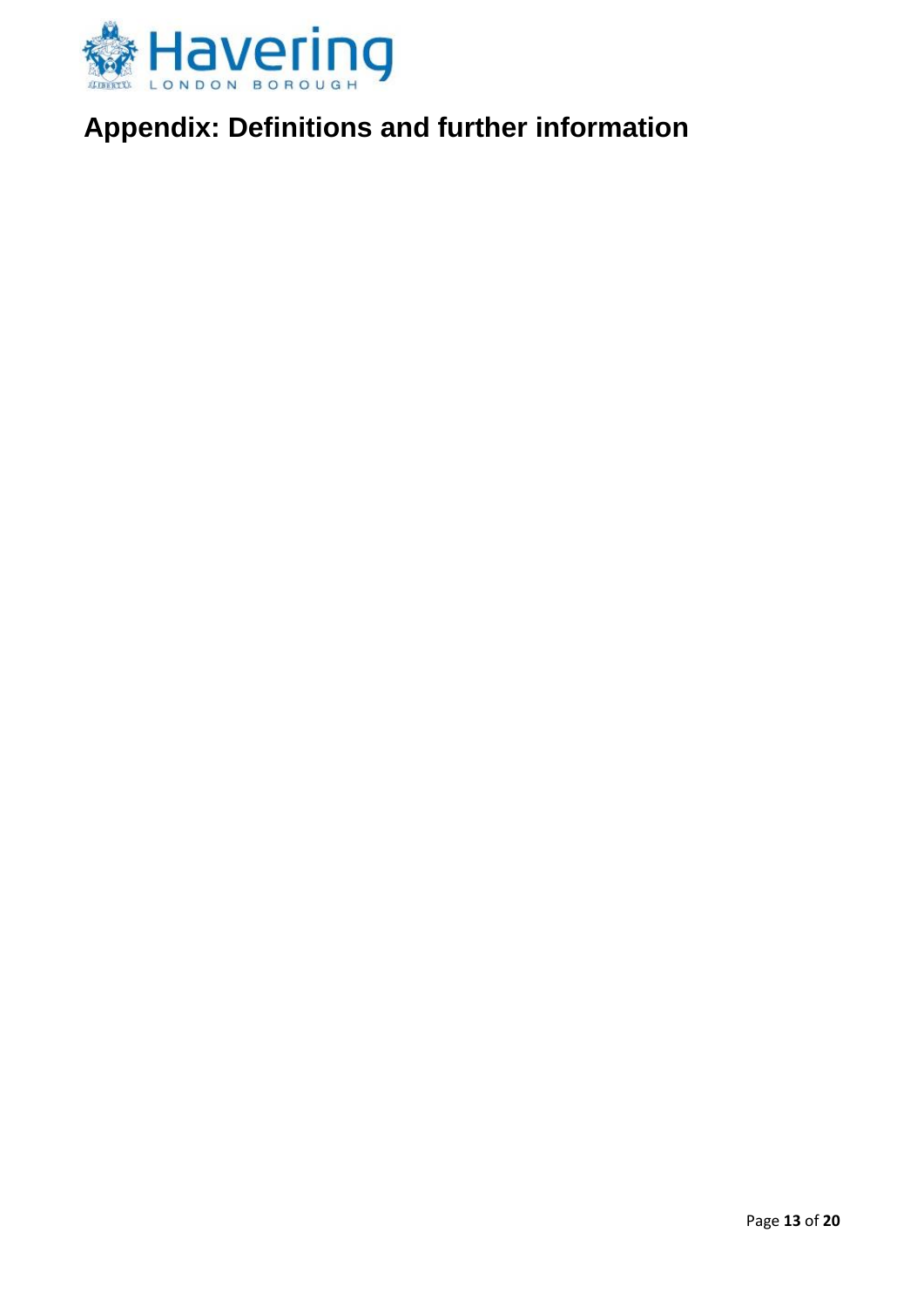

#### <span id="page-13-0"></span>**1.1Travel training programme**

The Council's travel training programme helps young people with disabilities, special educational needs or additional needs of secondary school age to develop road and personal safety skills so they can make the journey to their place of education independently.

The travel training programme can support with any mode of transport; including bus, train, tube, walking or a combination of different types of transport.

The programme is designed to create long-term positive effects which can support young people through their transition into adulthood and in the future when travelling, which can include improved:

- social interaction skills
- $\cdot$  life skills
- self-esteem
- management of fears and anxieties
- responsibility
- road safety awareness
- time management
- coping strategies
- communication skills

If a student is referred to the travel training programme by the Council, the service will meet with the student and their family to develop a personalised travel plan which takes the student's needs into account.

The student will then have their own Travel Trainer allocated to them who will accompany them on their journey and support them to develop the skills and coping strategies they need.

In order to identify those suitable for personalised travel training, the Council may arrange mobility assessments at the following stages:

- On receipt of any new applications for assistance in getting to school or college
- At the end of key stages 1 and 2 and at key stage 3 (approximately age 14), if already receiving Council assistance in getting to school
- Annually for those in further education establishments and already receiving Council assistance in getting to college

The Council's aim is to give increased freedom and quality of life to Havering's children and young people. It is also an enabling process for future employment and successful travel training has been demonstrated to increase self-confidence dramatically.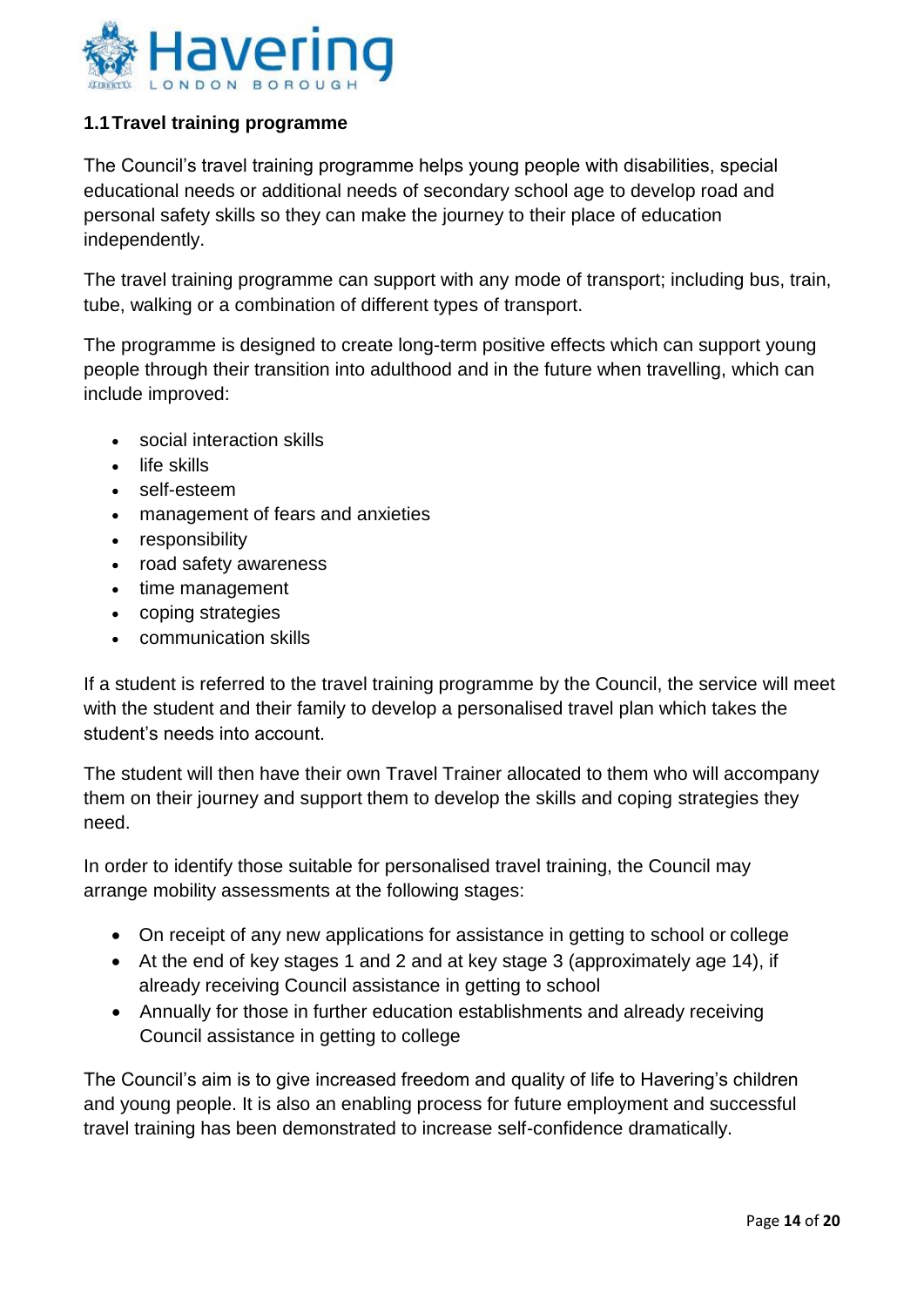

#### <span id="page-14-0"></span>**1.2Reimbursement of fuel**

In the instance where a parent/guardian, or an identified person, has consented to use their vehicle to transport a student and fuel reimbursement is provided, the following allowances will be provided:

| Journey                     | <b>Amount per mile</b> |
|-----------------------------|------------------------|
| Journey to school from home | £0.44                  |
| Journey from school to home | £0.44                  |

A maximum of 4 journeys per day can be applied for.

Fuel reimbursement will be paid even when the student has to leave school early for any reason, however will only be paid for the miles calculated from home to school and vice versa.

#### <span id="page-14-1"></span>**1.3Designated meeting point**

Where travel assistance is given in the form of a seat on a bus with pick up from a designated meeting point, parents/guardians **must** make the following commitments to ensure the smooth-running of any arrangements:

- Provide up-to-date contact details to the Council so we can advise parents/guardians of any delays or problems
- Ensure that the student is ready to be picked up at the arranged time and place
- Ensure that the parent/guardian is waiting to collect the student at the arranged time and place at the end of the school day
- Ensure that the parent/guardian telephones PTS as soon as possible if the student is not attending school for any reason

#### <span id="page-14-2"></span>**1.4 Relevant supporting evidence**

The following relevant medical supporting evidence will be accepted for parents/guardians or for students:

- Copies of any medical letters or reports that you already have, dated within the last two years regarding the person's condition. Your documents must confirm that the person has a permanent or temporary substantial impairment which causes inability to walk or considerable difficulty walking. If you no longer have copies of medical letters or reports, the GP practice reception can provide a duplicate or a patient summary of the person in questions' medical conditions and medications.
- Copies of medical history documents no more than two years old
- Social services assessment/correspondence
- DWP entitlement letter (dated within the last 12 months) showing High Rate Mobility Component of Disability Living Allowance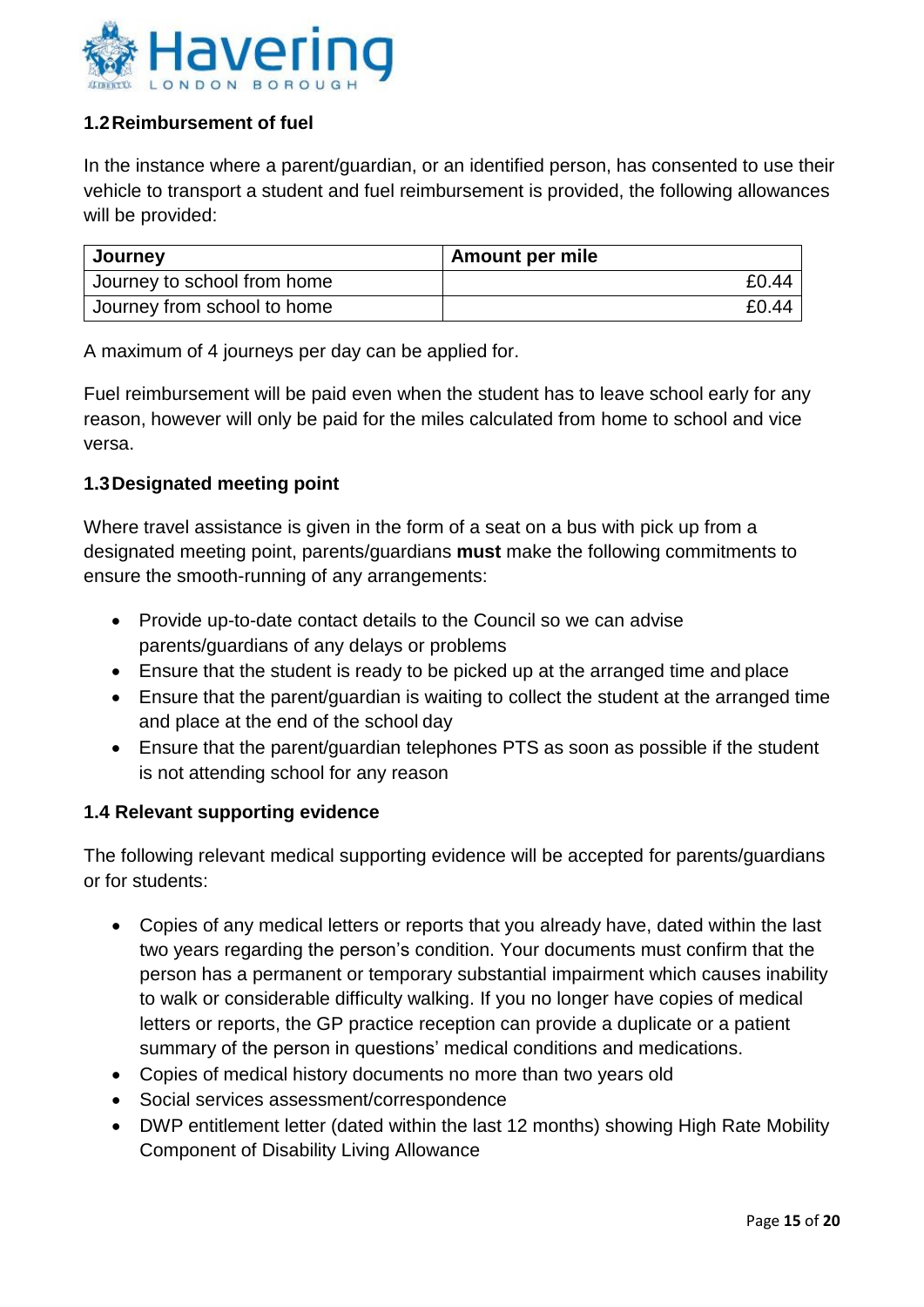

- All pages of DWP entitlement letter (dated within last 12 months) showing you are in receipt of 8 points or more under the 'moving around' activity of the mobility component of Personal Independence Payment
- Armed Forces Compensation letter 1-8 tariff (dated within the last 12 months)
- Certificate of Vision Impairment (CVI or a BD8 form) where applicants are severely sight impaired

The following will **not** be accepted:

- Copy prescriptions
- Appointment cards/letters
- Copies of medical history documents more than two years old
- Personal statements
- X-ray copies

Please note, your GP should not be asked for specific information for your mobility and an appointment should not be made solely for the purpose of obtaining letters/reports for your application, but you should provide existing documentation in line with your routine medical appointments.

If you are applying under discretionary circumstances, or if you are applying for a certain mode of travel assistance due to your work commitments, the Council may request evidence of your working hours and the employer's flexible working policy.

Failure to submit such evidence as requested or under any of these categories, or failure to submit evidence which does not support the case, will lead to travel assistance not being provided.

#### **1.5 Distance**

Travel assistance may be awarded on the distance between the student's home address and the place of education. This applies to children of compulsory school age if their nearest suitable qualifying school is:

- beyond 2 miles walking distance (if below the age of 8); or
- beyond 3 miles walking distance (if aged between 8 and 16)

If the parents/guardians are in receipt of Maximum Working Tax Credit or if the student receives free school meals after year 2 if in a government funded school, and if the distance between the school and the home is:

- The nearest suitable qualifying school is beyond 2 miles (if aged over 8 and under 11)
- The nearest suitable qualifying school is between 2 and 6 miles (if aged 11-16) and there are not three or more nearer suitable qualifying schools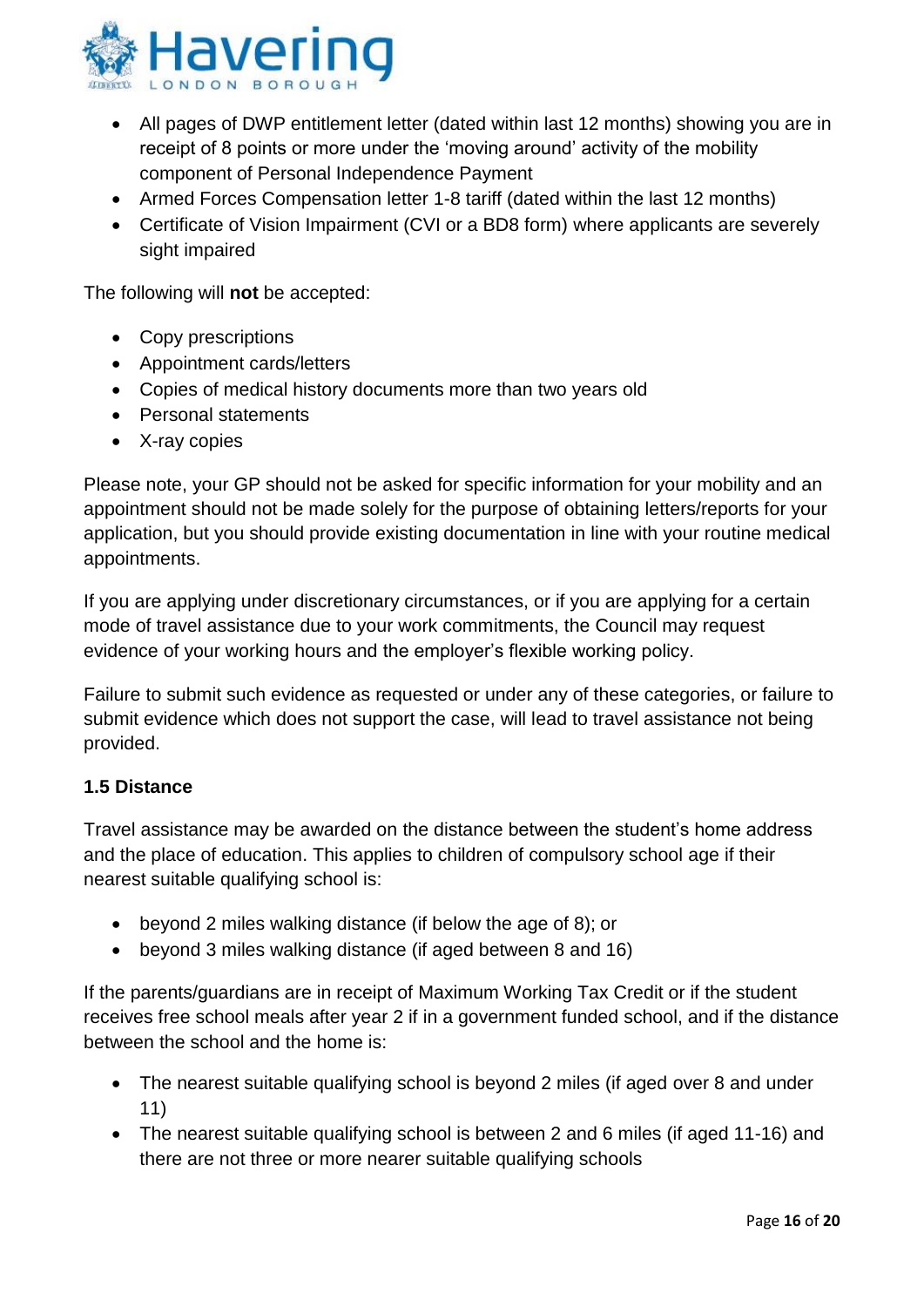

 The school is between 2 and 15 miles and is the nearest school preferred on the grounds of religion or belief (if aged 11-16)

The walking distance is measured from a student's home address to the school using the shortest available route along which a student, accompanied as necessary, can walk with reasonable safety to school. Only when assessing the upper limits (up to 15 miles) for schools attended based on the grounds of religion or belief does the route only calculate roads.

Distances are calculated using an independent online route planner.

#### <span id="page-16-0"></span>**1.6 Safety of route**

If a student lives within the standard walking distance of the nearest suitable qualifying school, the Council may provide travel assistance where the nature of the route is such that the student cannot reasonably be expected to walk (accompanied as necessary) safely.

In assessing whether or not a route is safe, the Council will take into account a range of factors including:

- the age of the student
- the width of any roads travelled along and the existence of pavements
- the volume and speed of traffic
- existence of street lighting
- different conditions at different times of year
- whether risks might be less if the student were accompanied by an adult and whether this would be practical

#### <span id="page-16-1"></span>**1.7 Nearest suitable qualifying school**

The educational setting attended by the student must be the nearest suitable qualifying school. This must be one of the following if the student is aged between 0-16:

- A community, foundation or voluntary school
- A community or foundation special school
- A non-maintained special school
- A pupil referral unit
- A maintained nursery school
- City Technology Colleges, City Colleges for the Technology of the Arts, including free schools and University Technical Colleges
- The school named on the student's Education, Health and Care Plan

The education setting attended by the student if they are aged over 16 must be one of the following in order to be eligible for any assistance: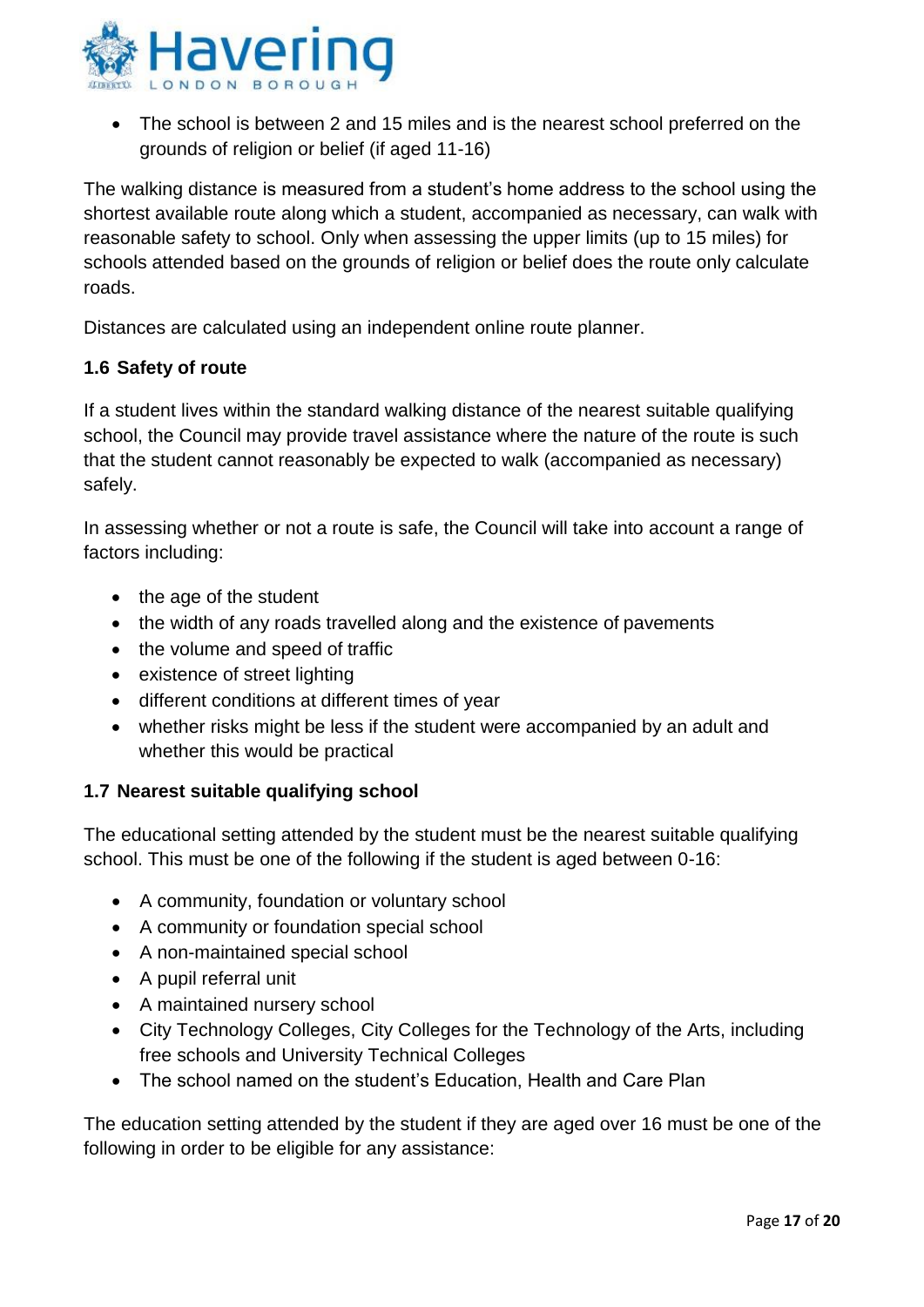

- $\bullet$  A school
- A further education institution
- A Council maintained or assisted institution providing higher or further education
- $\bullet$  A 16-19 academy
- An establishment funded directly by the education and Skills Funding Agency, for example independent specialist providers for learners with special educational needs and disabilities
- A learning provider that is funded by the Council to deliver accredited programmes of learning (this could include colleges, charities and private learning providers)
- Apprenticeships and traineeships

#### <span id="page-17-0"></span>**1.8Motability vehicles**

The terms and conditions of leasing a vehicle through the Motability Scheme include that the care must be used by, or for the benefit of, the disabled person. This does not mean that the disabled person needs to be in the car for every journey.

In practice, this means other named drivers in the household can use the car for shopping and other routine activities, as long as the disabled person is benefiting from the use of the vehicle and is not being denied access of the vehicle if they need it during this time.

If the Council becomes aware of misuse of a Motability vehicle, including if the vehicle is not being used for the benefit of the disabled person, the Council reserves the right to report any concerns regarding misuse to the Motability Scheme to investigate.

#### **1.9Place of safety**

It is recognised that circumstances outside of parent/guardian's control arise, meaning occasionally parent/guardian's cannot be at home or at the designated meeting point on time to receive their child from the passenger transport bus or taxi after school.

As part of the agreement for receiving travel assistance from the Council, parent/guardians are asked to call the route number or the passenger transport depot to let the driver and escort know that they are delayed.

Any student who does not have an appropriate adult to receive them at home or to collect them from the designated meeting point **must be taken to a place of safety once the other students on the route have been dropped off**. This will apply except where written authorisation has been received from the parent/guardian confirming that the student may be left unaccompanied at home or at the meeting point.

Students taken to the place of safety will be looked after until the parent/guardian is able to collect them. If the drivers and escorts are able to make contact with a parent/carer whilst en route, the student can be returned home at the end of the journey.

The place of safety for students is: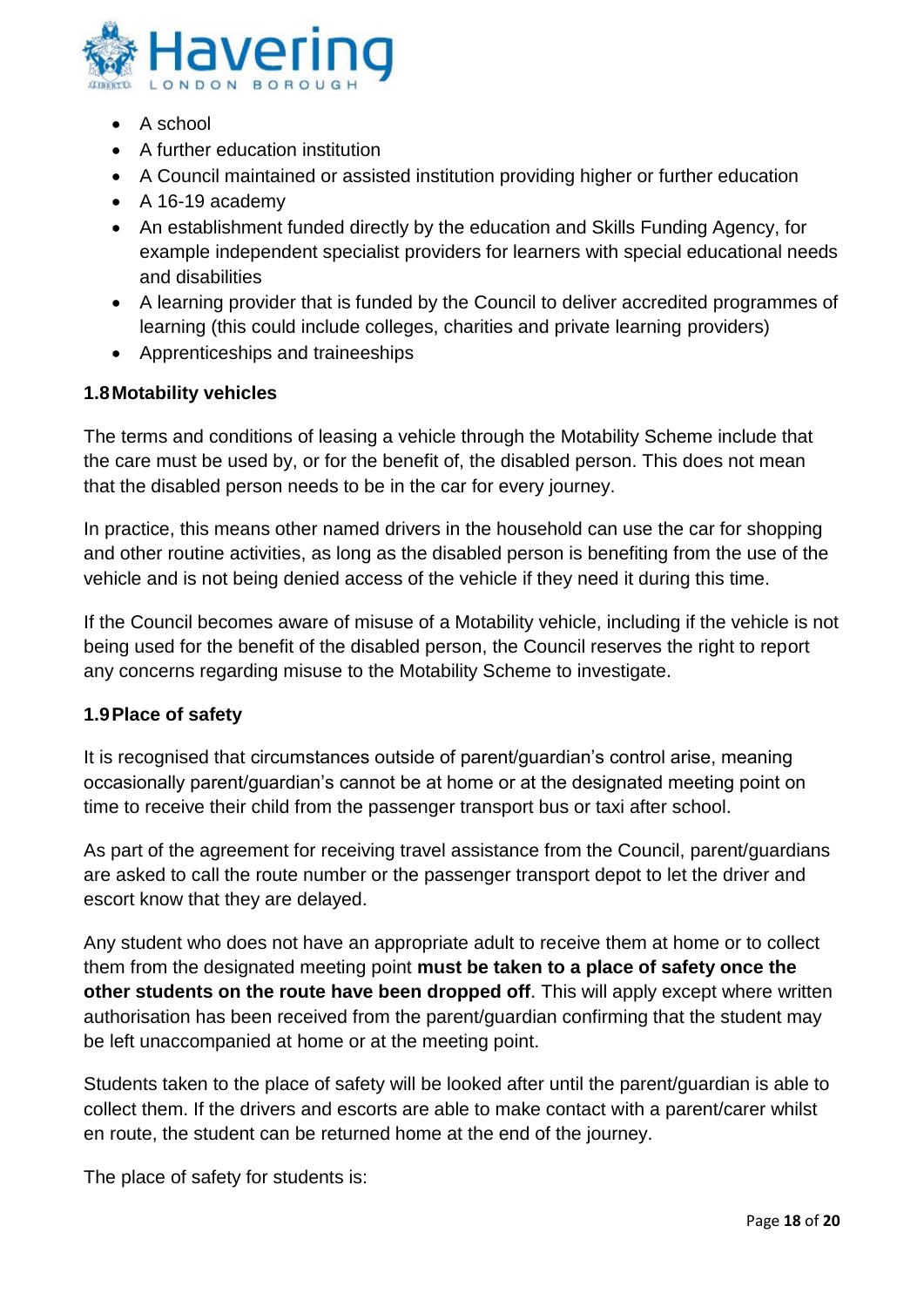

St Kilda Children's Centre (9am to 5pm, Monday to Friday) 90 Eastern Road Romford RM1 3QA Tel: 01708 434799

#### Procedure for using a place of safety

If a parent/guardian is not at home or at the designated meeting point at the appointed time and the passenger assistant cannot reach the parent/carer by phone, the assistant must ring the depot so that staff can continue to attempt to make contact. The route will continue.

If, at the end of the route, contact has still not been made with the parent/guardian, the driver and escort should take the student to St Kilda's Children Centre. Staff at the depot should call ahead to St Kilda's to give advance notice that a student may be arriving.

On arrival, the driver/escort must pass on full contact details and any information they have about the student's needs to St Kilda's staff. St Kilda's staff may wish to ring the Children and Adults with Disabilities team (who will be available until at least 5pm) if they require any further information about the student.

In the event that the student is visibly distressed and/or may require some form of intervention, the driver and escort should stay with the student at St Kilda's until they are collected. The student should be familiar with these staff and they will be fully equipped to manage the situation. If the student is arriving by a pre-arranged taxi, staff at the depot should give advance notice to St Kilda's to ensure suitable staffing arrangements.

St Kilda's will remain open until 7pm. If a student is not collected by their parent/guardian before 7pm, staff at St Kilda's should contact the Emergency Duty Team. Should the Emergency Duty Team not be available, staff should make arrangements for the student to be taken to an on-call foster carer or another provider if the student uses a wheelchair. St Kilda's should receive the weekly list of on call carers. Before the placement is made, staff at St Kilda's should contact the relevant Service Manager to agree the placement.

If the student is taken to an emergency carer then St Kilda's will leave a message for the parent/guardian to contact the Emergency Duty Team, and alert the Emergency Duty Team that the placement has been used and where the student is placed.

If a parent/guardian does not have the means to collect their student from St Kilda's Children's Centre, a Head of Service will need to agree appropriate support and funding to ensure the safe return of the student.

#### **1.10 Passenger assistant criteria**

Every passenger transport bus will have a minimum of one driver and one passenger assistant present.